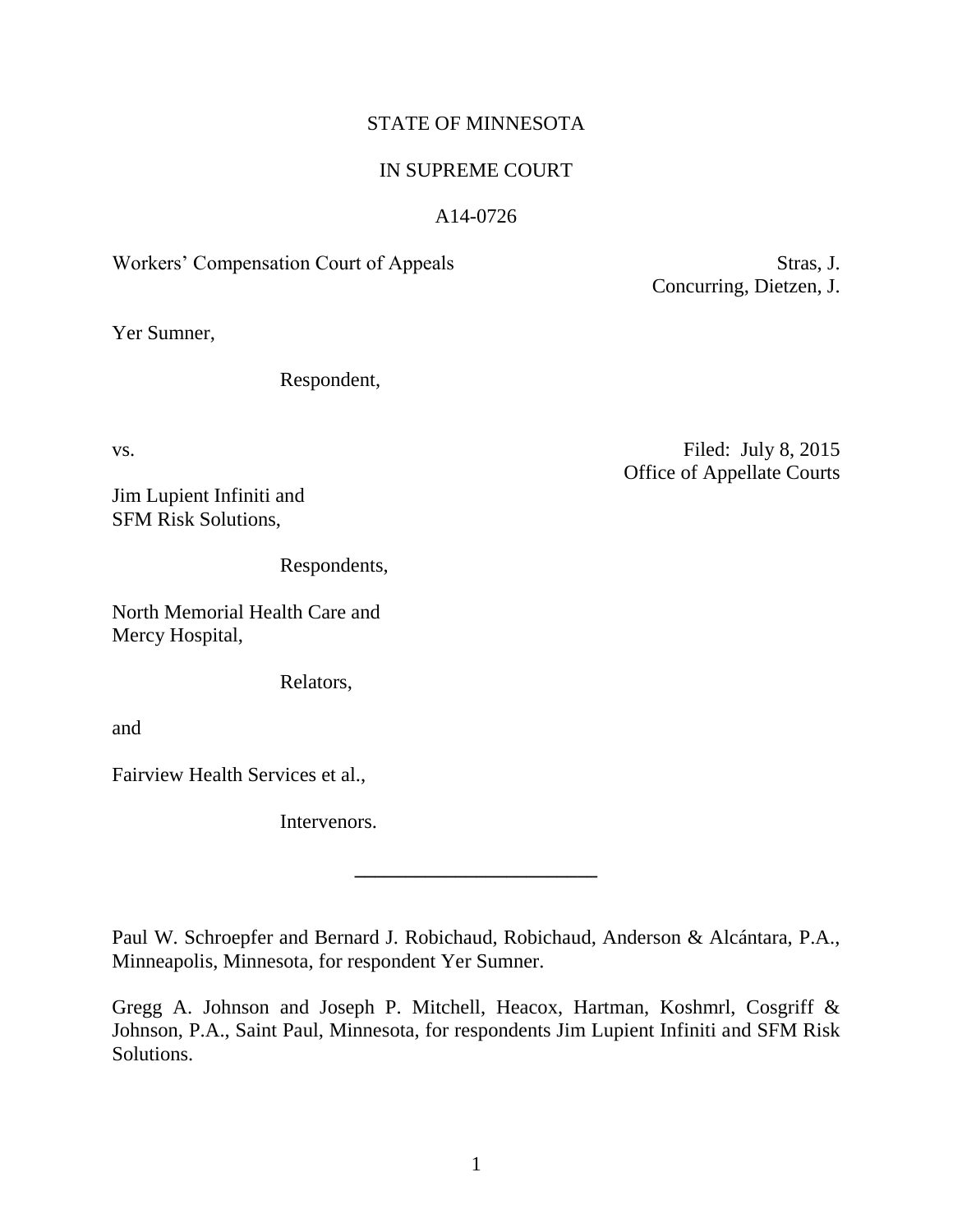Kris A. Wittwer, Wittwer Syverson, P.A., Roseville, Minnesota, for relators North Memorial Health Care and Mercy Hospital.

Patricia A. Sonnenberg, Assistant Attorney General, Saint Paul, Minnesota, for amicus curiae Minnesota Department of Human Services.

Sean M. Quinn, Falsani, Balmer, Peterson, Quinn & Beyer, Duluth, Minnesota, for amicus curiae Minnesota Association for Justice.

# S Y L L A B U S

**\_\_\_\_\_\_\_\_\_\_\_\_\_\_\_\_\_\_\_\_\_\_\_\_**

Minnesota Statutes § 176.361, subd. 4 (2014), requires an intervenor in a workers' compensation case to appear at conferences and hearings.

Affirmed.

### O P I N I O N

STRAS, Justice.

The question presented in this case is whether a party who intervenes in a workers' compensation matter must appear at the hearing at which a compensation judge resolves the intervenor's claim for reimbursement. In this case, the intervenors are two healthcare providers that provided treatment to an employee, but had their claims for reimbursement denied when they failed to attend a hearing before a compensation judge. In a divided decision, the Workers' Compensation Court of Appeals affirmed the denial of their claims. For the reasons set forth below, we also affirm.

I.

In January 2012, Yer Sumner was injured when she fell while working for Jim Lupient Infiniti ("Lupient"), a car dealership located in Golden Valley. Sumner received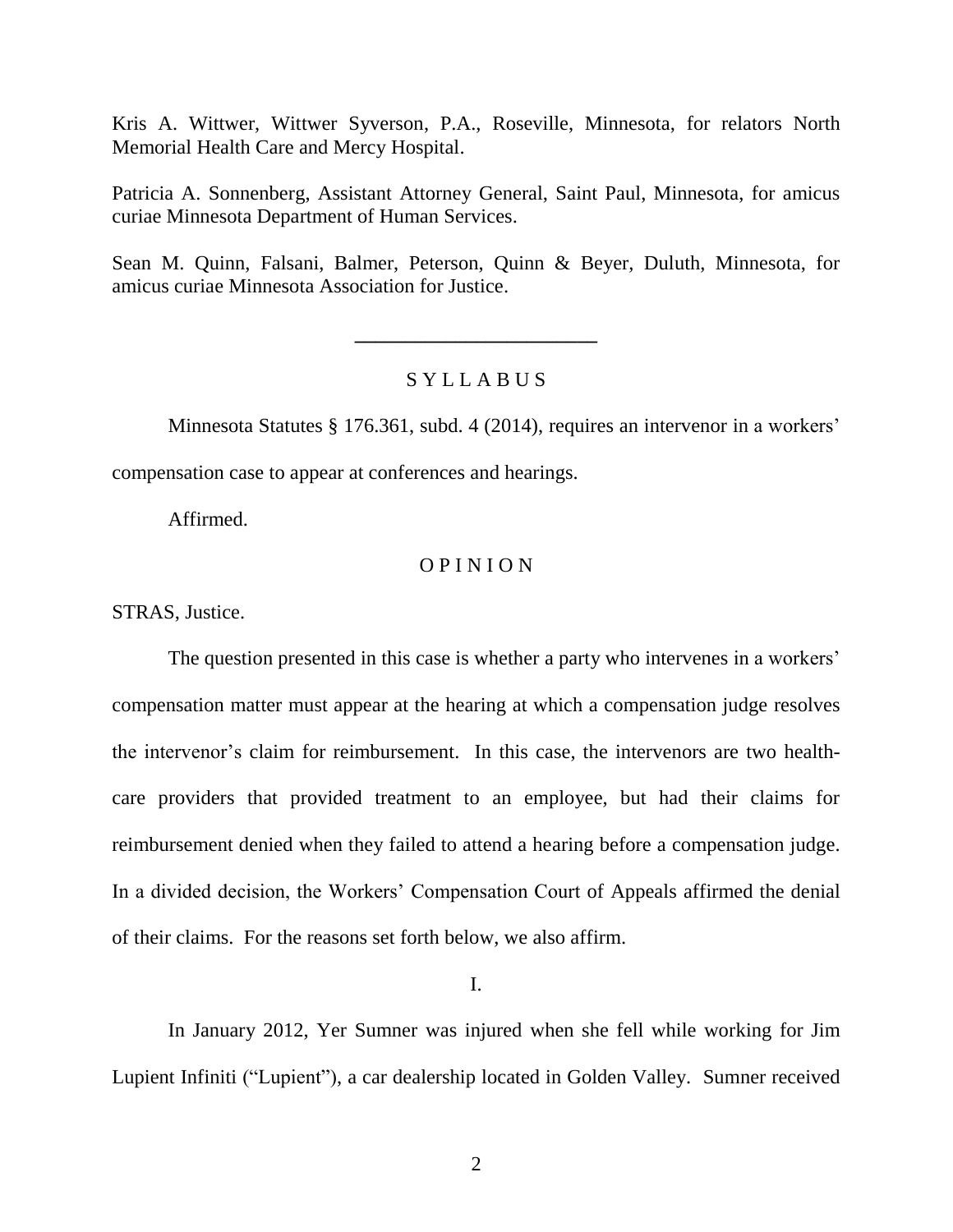treatment over the course of the following year, and filed a claim petition for workers' compensation benefits based on the injury. Lupient, which is self-insured, denied primary liability.

Eleven entities (collectively, "the Intervenors"), including North Memorial Health Care and Mercy Hospital (collectively, "the Relators"), moved to intervene as of right after Sumner filed her claim petition. Lupient objected to the motions of nine of the eleven Intervenors, including those filed by the Relators, on the ground that the services they provided were not reasonable, necessary, or causally related to the injury. After they filed their motions, the Intervenors did not actively participate in the proceedings before the compensation judge. None personally appeared at the hearing, received permission to be absent from the hearing, or filed a stipulation.

Following a 1-day hearing, the compensation judge issued an order in which he denied reimbursement to the Intervenors because they did not attend the hearing. The judge relied on Minn. Stat. § 176.361, subd. 4 (2014), which states that intervenors "shall attend all settlement or pretrial conferences, administrative conferences, and the hearing," and that the "[f]ailure [of an intervenor] to appear shall result in the denial of the claim for reimbursement."

The Relators and Sumner appealed the compensation judge's order to the Workers' Compensation Court of Appeals, which, as relevant here, affirmed the denial of the Relators' reimbursement claims in a 2-1 decision. *Sumner v. Jim Lupient Infiniti*, 2014 WL 1671224, at \*5-8 (Minn. WCCA Apr. 3, 2013). The panel majority reasoned that "unless an intervenor's right to reimbursement has 'otherwise been established,' "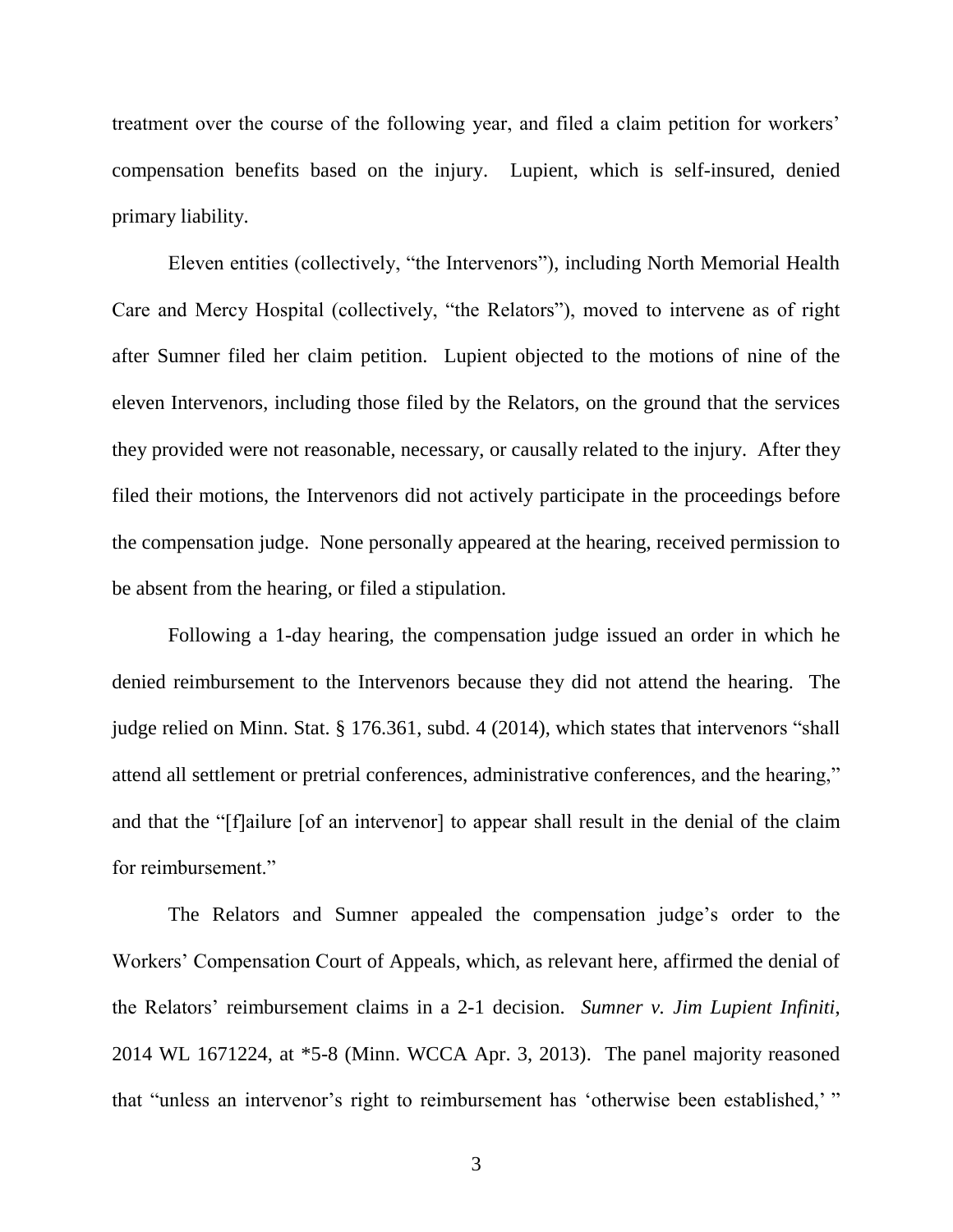only a compensation judge may excuse an intervenor's personal attendance at a hearing or conference. *Id.* at \*7 (quoting Minn. Stat. § 176.361, subd. 4). Because the compensation judge never waived the "attendance requirement," the majority concluded, he properly exercised his authority to deny the intervenors' claims. *Id.* The dissenting judge disagreed, and instead would have interpreted "the statutory requirement [to] attend . . . as a guarantee that the intervenor will be available for settlement negotiations should they occur during a scheduled proceeding." *Id.* at \*10 (Hall, J., concurring in part and dissenting in part) (internal quotation marks omitted). In other words, the dissent offered an interpretation of the statute that "impose[s] the sanction of extinguishment [of a reimbursement claim] only where the failure to participate result[s] in substantial prejudice to the other parties." *Id.*

#### II.

We review questions of statutory interpretation de novo. *See, e.g.*, *Larson v. State*, 790 N.W.2d 700, 703 (Minn. 2010). "The first step in statutory interpretation is to 'determine whether the statute's language, on its face, is ambiguous.' If a statute is unambiguous, then we must apply the statute's plain meaning." *Id.* (quoting *Am. Tower, L.P. v. City of Grant*, 636 N.W.2d 309, 312 (Minn. 2001)). If, however, a statute has more than one reasonable interpretation, then it is ambiguous and we may use the canons of construction to determine its meaning. *See Billion v. Comm'r of Revenue*, 827 N.W.2d 773, 777-778 (Minn. 2013).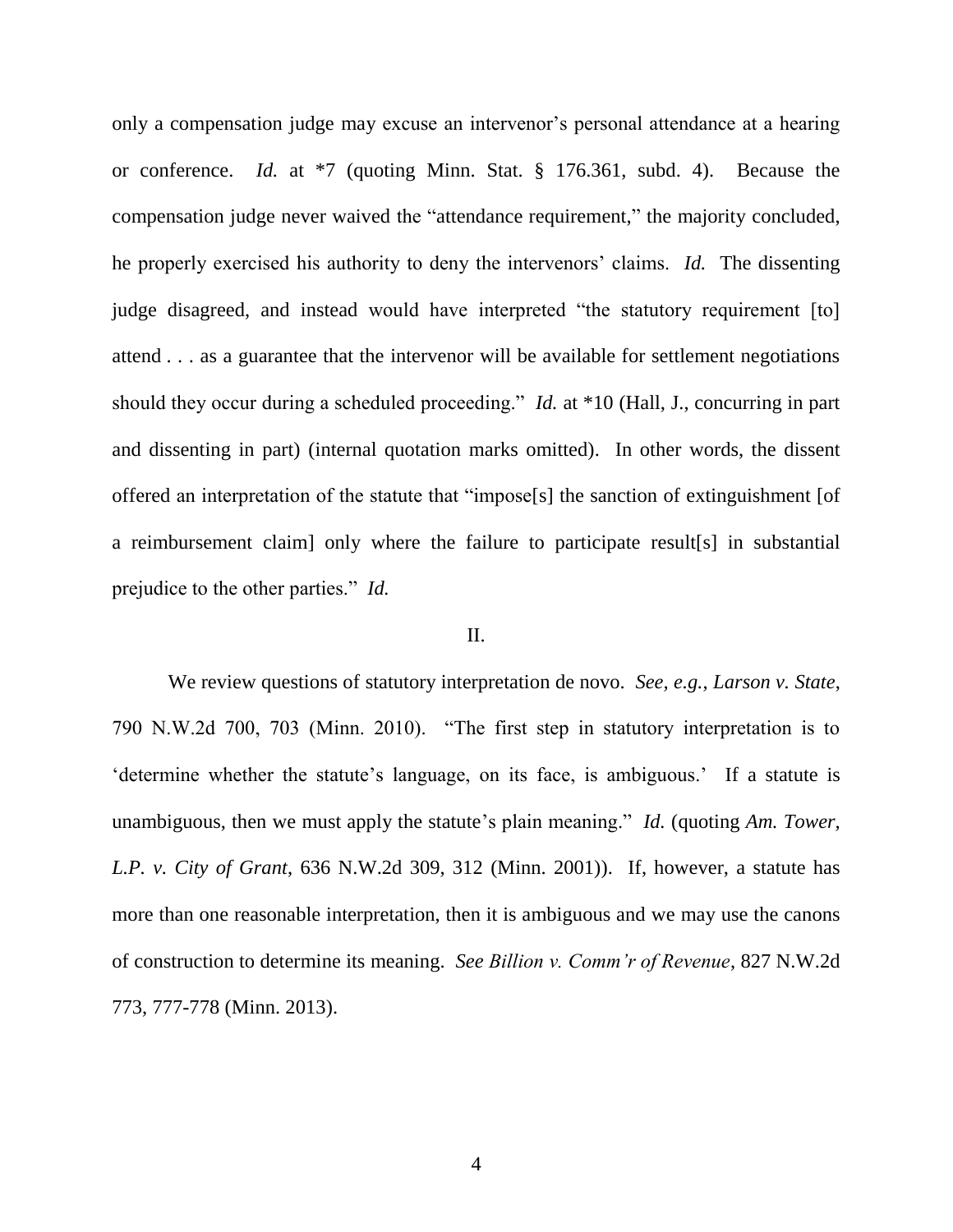A.

The questions presented in this case are whether intervenors are required to attend proceedings before a compensation judge and, if so, whether the statutory penalty for nonattendance is the denial of their claims for reimbursement. The plain language of Minn. Stat. § 176.361, subd. 4, answers both questions:

Unless a stipulation has been signed and filed or the intervenor's right to reimbursement has otherwise been established, the intervenor *shall attend* all settlement or pretrial conferences, administrative conferences, and the hearing. *Failure to appear* shall result in the denial of the claim for reimbursement.

Minn. Stat. § 176.361, subd. 4 (emphasis added). The first sentence of the statute, by using the word "shall" to describe the attendance requirement, creates a mandatory duty for intervenors to "attend all settlement or pretrial conferences, administrative conferences, and the hearing." *Id.*; *see also Dukowitz v. Hannon Sec. Servs.*, 841 N.W.2d 147, 155 (Minn. 2014) (stating that the use of the word "shall" denotes a mandatory duty). The mandatory duty, to "attend," is "to be present at." *The American Heritage Dictionary of the English Language* 115 (5th ed. 2011) (defining "attend"). Thus, the first sentence of subdivision 4 requires intervenors "to be present at" conferences and hearings.

The second sentence of subdivision 4 prescribes a penalty for an intervenor's failure to comply with the mandatory duty to attend conferences and hearings. Although the second sentence uses the word "appear" rather than "attend," the words "appear" and "attend" are synonymous and refer to the same act. *See Eclipse Architectural Grp., Inc. v. Lam*, 814 N.W.2d 692, 702 (Minn. 2012) (rejecting an argument that the use of two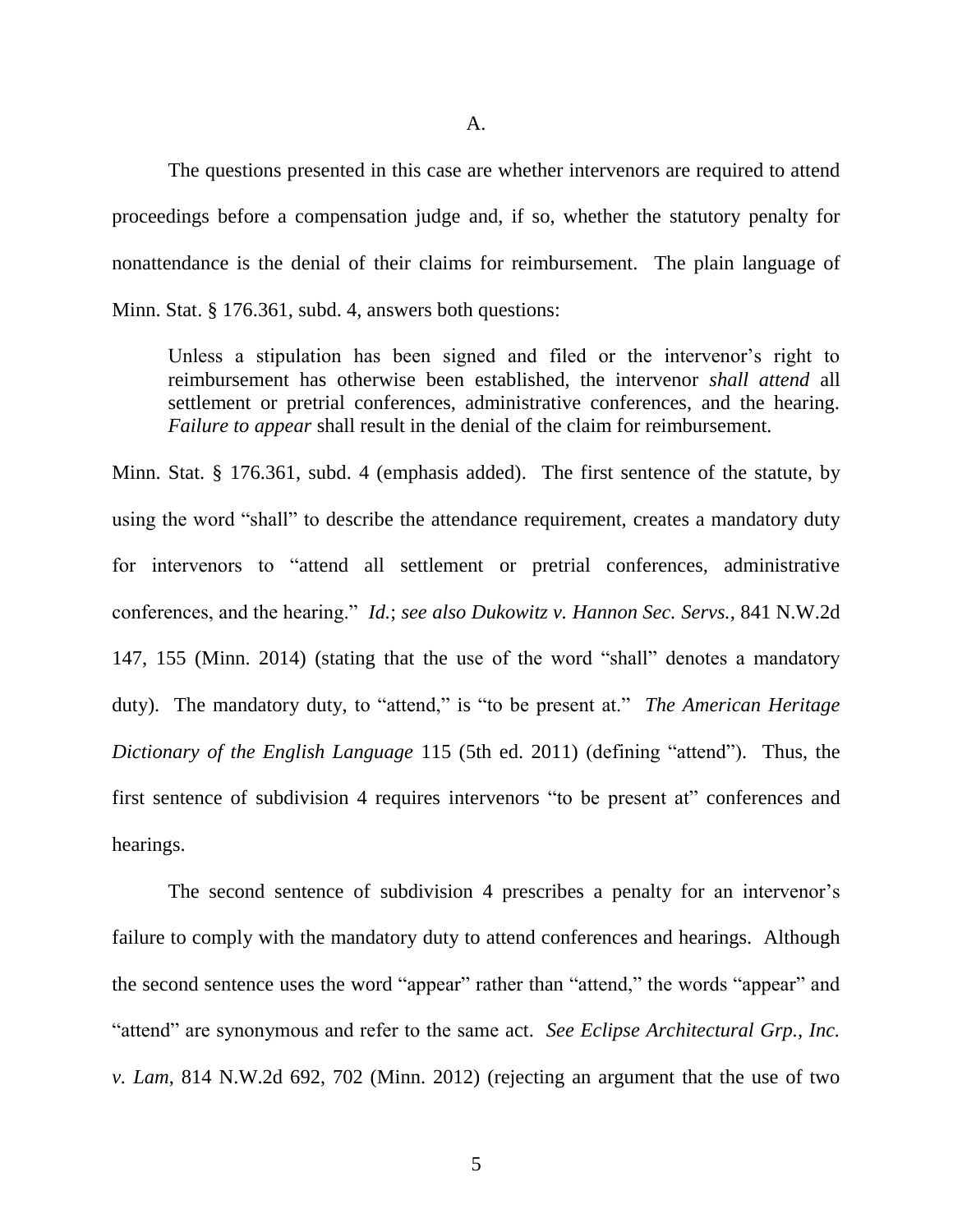different terms in a statute created an ambiguity because the two terms were consistently used as synonyms). The legal definition of "appear" is to come "*into court* as a party or interested person, or as a lawyer on behalf of a party or interested person." *Black's Law Dictionary* 118 (10th ed. 2014) (defining "appearance") (emphasis added); *see also American Heritage Dictionary* at 85 (defining "appear" as "[t]o present oneself formally before a court as defendant, plaintiff, or counsel"). Similarly, the commonly understood meaning of the word "appear" is "to come before the public or into public view." *Webster's Third New International Dictionary* 103 (1976). In both legal and common usage, the word "appear," as used in the statute, describes the condition of being present—that is, attending. *See Roget's International Thesaurus* 181 (7th ed. 2010) (listing "attend" and "appear" as synonyms).

Relying on the textual canon that different words used in the same context in a statute ordinarily carry different meanings, the Relators argue that the words "appear" and "attend" necessarily refer to different acts. *See, e.g.*, *State v. Nelson*, 842 N.W.2d 433, 439 (Minn. 2014) ("Generally, 'when different words are used in the same context, we assume that the words have different meanings.' " (quoting *Dereje v. State*, 837 N.W.2d 714, 720 (Minn. 2013))). In the Relators' view, because the second sentence of the statute makes the penalty contingent on a "failure to appear" rather than a failure "to attend," it must mean that a compensation judge may only deny a reimbursement claim if an intervenor files no papers at all. We disagree.

Adopting the Relators' interpretation would violate our "obligation" to read the statute as a whole and to ensure "that all of the statute's terms are effective." *Nelson v.* 

6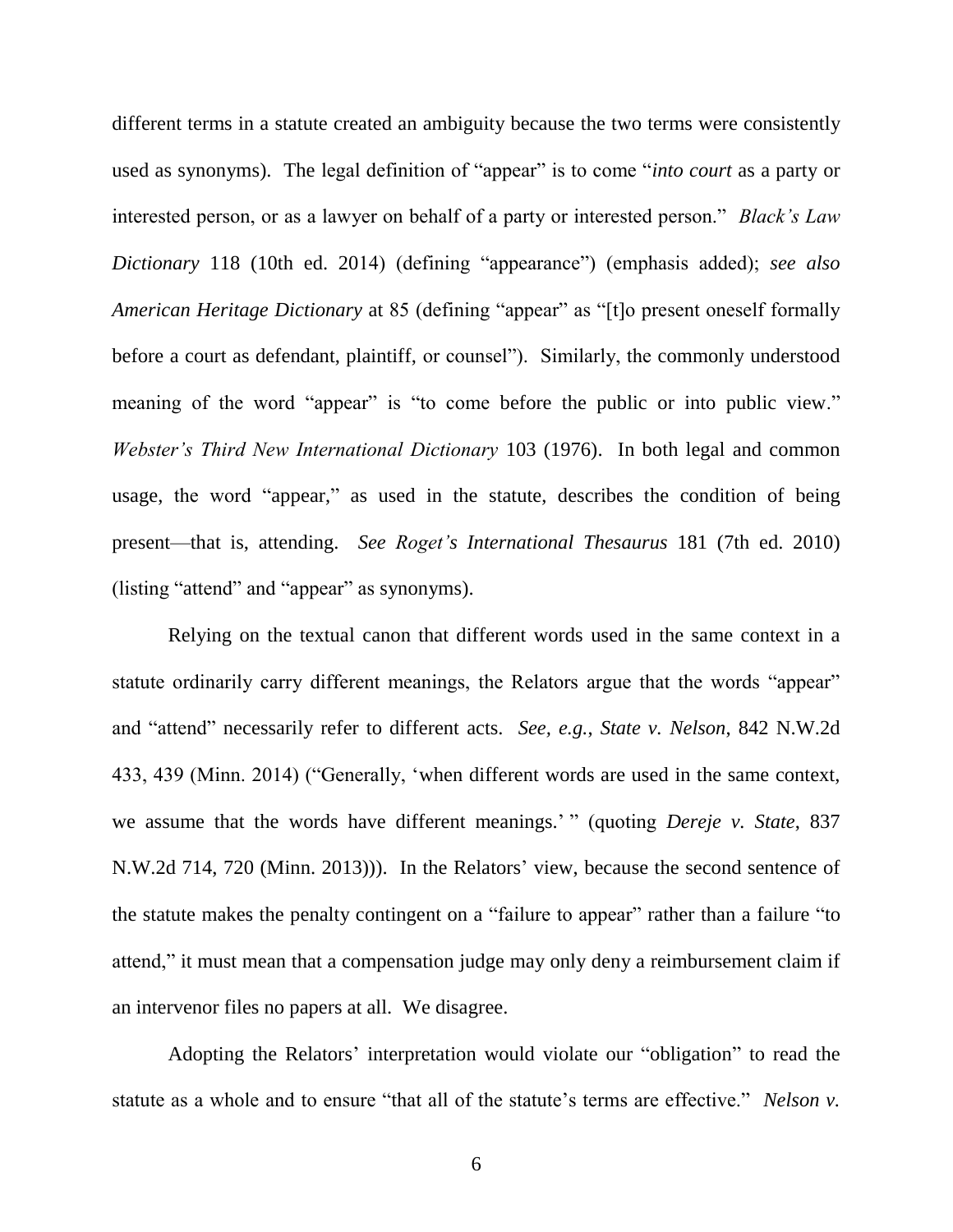*Schlener*, 859 N.W.2d 288, 294 (Minn. 2015); *see also Kollodge v. F. & L. Appliances, Inc.*, 248 Minn. 357, 360, 80 N.W.2d 62, 64 (1956) ("It is a cardinal rule of statutory construction that a particular provision of a statute cannot be read out of context but must be taken together with other related provisions to determine its meaning."). Specifically, the subdivision requiring intervenors to attend conferences and hearings is part of a larger statute that delineates various procedural rules related to intervenors, including the filing requirements for intervenors. Subdivision 1, for example, provides that putative intervenors must file "an application or motion in writing" in order to become a party to a workers' compensation action. Minn. Stat. § 176.361, subd. 1 (2014) (allowing a party to intervene "by filing an application or motion in writing stating the facts which show the interest"). Without such a filing, a putative intervenor may not make a claim for reimbursement. *See* Minn. Stat. § 176.361, subd. 2(b) (2014) ("The application or motion *must* be accompanied by the following: (1) an itemization of disability payments showing the period during which the payments were or are being made; the weekly or monthly rate of the payments; and the *amount of reimbursement claimed* . . . ." (emphasis added)).

The Relators' interpretation, which would require a compensation judge to deny a claim for reimbursement only if an intervenor never files anything at all, is inconsistent with these other provisions. After all, if an intervenor is required to file a motion to intervene, accompanied by a statement of the amount claimed, in order to be eligible for reimbursement, then there is nothing for a compensation judge to deny when the intervenors have never brought a motion to intervene in the first place. *See* Minn. Stat.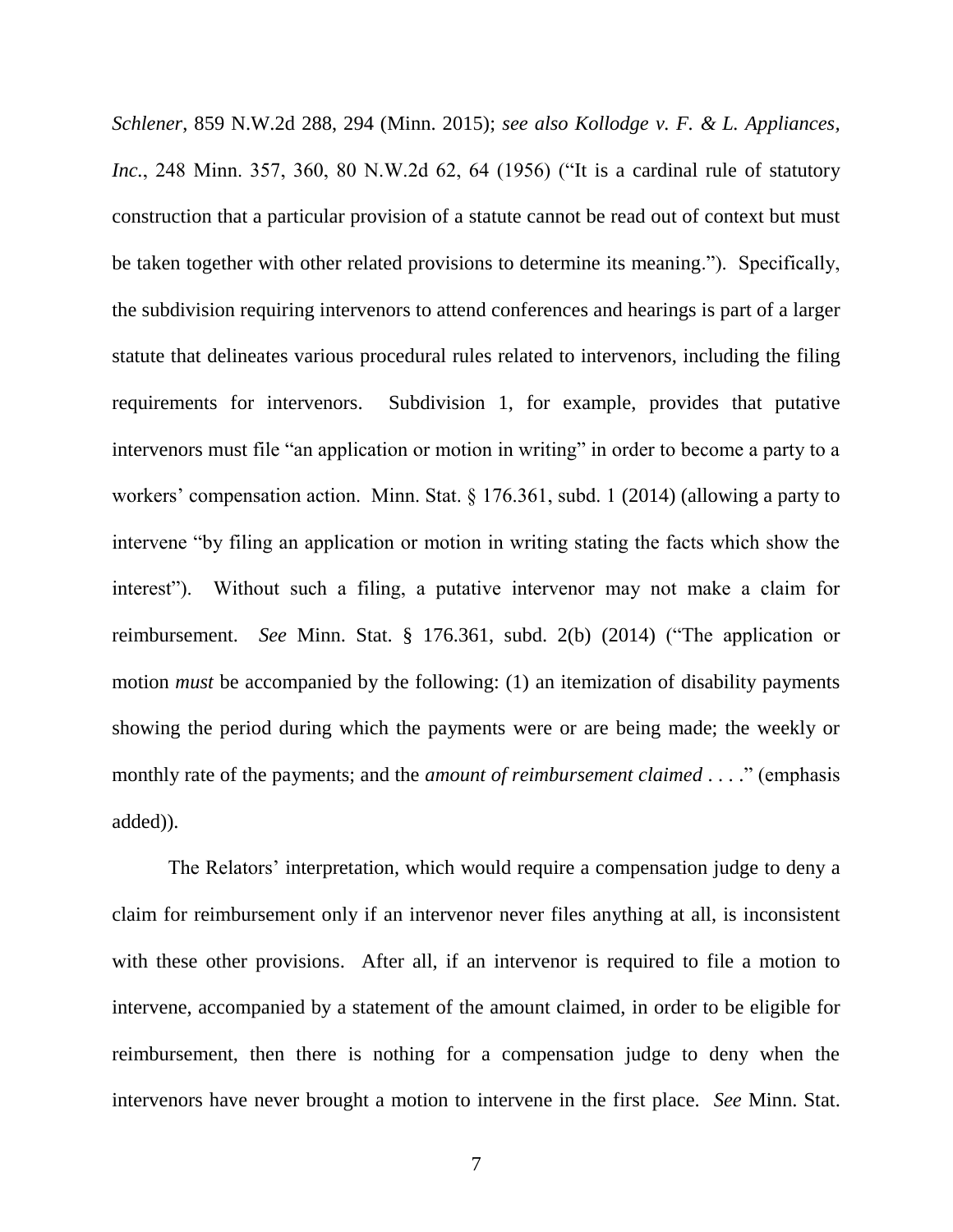§ 176.361, subd. 2 (2014). In other words, under the Relators' interpretation, the compensation judge's obligation under subdivision 4 would be to deny reimbursement claims that have not been filed on behalf of entities that are not parties to the case. To give effect to the word "denial" in the second sentence of subdivision 4, the "failure to appear" cannot logically refer to the mere filing of intervention papers.<sup>1</sup>

Indeed, another subdivision of the statute, which governs intervention motions by government agencies, confirms that serving and filing intervention papers is not the same as making an appearance. Specifically, Minn. Stat. § 176.361, subd. 1, allows the Department of Human Services or the Department of Employment and Economic Development to intervene in a workers' compensation matter by having a "nonattorney employee . . . prepare, sign, serve and file motions for intervention and related documents, appear at prehearing conferences, and participate in matters before a compensation judge." In other words, the statute describes two types of actions that a

 $\overline{a}$ 

<sup>1</sup> The concurrence accurately observes that the word "appear" can have multiple meanings. *See, e.g.*, *Black's Law Dictionary* at 118-19 (describing different uses of the word "appearance"); *American Heritage Dictionary* at 85 (giving eight different definitions for the word "appear"). However, "the meaning of a word cannot be determined in isolation, but must be drawn from the context in which it is used." *Deal v. United States*, 508 U.S. 129, 132 (1993). Viewed in context, the only reasonable definition of the word "appear" in Minn. Stat.  $\S 176.361$  is that it denotes an affirmative duty to be present. *See State v. Nelson*, 842 N.W.2d at 437 n.2 ("[T]he relevant definition of a term depends on the context in which the term is used."). The concurrence's proposed alternative definition, which would allow a compensation judge to penalize an intervenor only when it fails to file any documents at all in a workers' compensation proceeding, is unreasonable in light of the bedrock principle that we must read and interpret a statute as a whole. *See Am. Family Ins. Grp. v. Schroedl*, 616 N.W.2d 273, 277 (Minn. 2000) (requiring courts to interpret a statute as a whole "in light of" surrounding provisions).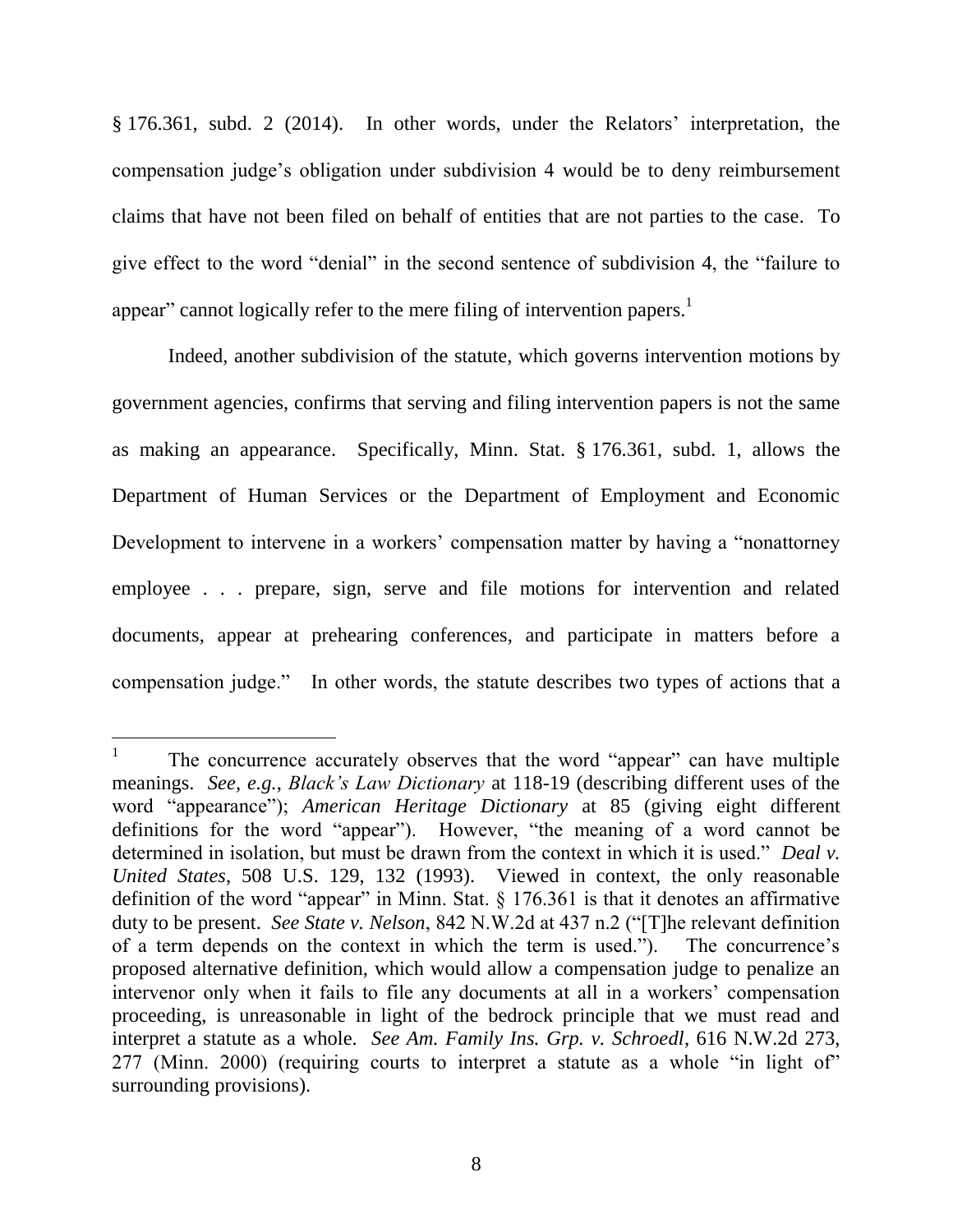nonattorney employee can take when a department seeks to intervene in a workers' compensation matter: (1) preparing, signing, serving, and filing the motions for intervention and related documents; and (2) appearing at prehearing conferences and participating in matters before the compensation judge. If preparing and filing intervention papers were the same thing as the duty to "appear," as the Relators argue, then these tasks would be duplicative of one another. In short, Relators' reading would violate our obligation to read the statute as a whole so that all of its terms are effective. *See Nelson v. Schlener*, 859 N.W.2d at 294.

Accordingly, we conclude that Minn. Stat. § 176.361, subd. 4, is unambiguous, and that its first sentence requires intervenors to attend "all settlement or pretrial conferences, administrative conferences, and the hearing."<sup>2</sup> The second sentence of the statute then prescribes the penalty—the denial of claims for reimbursement—when an intervenor violates its mandatory duty to attend a conference or hearing.

<sup>2</sup> The Relators observe that penalizing intervenors for their failure to appear at hearings is contrary to current practice. According to the Relators, many intervenors have little to add to the consideration of an employee's claim in a workers' compensation matter, and it may be more burdensome for everyone involved, including the compensation judge, to require intervenors to attend every conference and hearing. Whatever the merits of the Relator's policy arguments, they are immaterial in light of our conclusion that Minn. Stat. § 176.361, subd. 4, unambiguously requires the attendance of intervenors at conferences and hearings. *See Axelberg v. Comm'r of Pub. Safety*, 848 N.W.2d 206, 213 (Minn. 2014) (stating that, when an unambiguous statute "needs revision in order to make it embody a more sound public policy, the Legislature, not the judiciary, must be the reviser").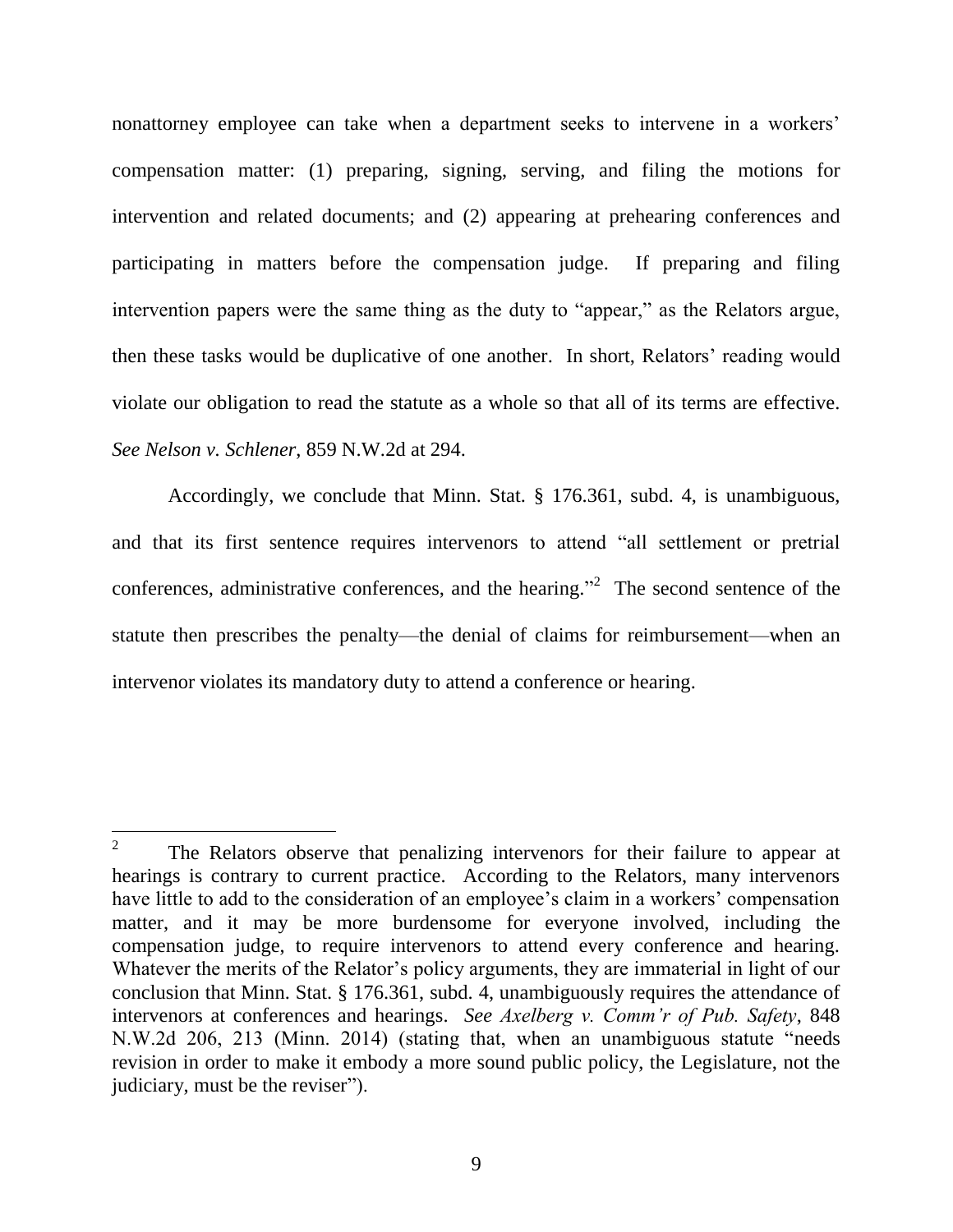B.

Applying the statute to the facts of this case, we must now determine whether the compensation judge erred when he denied the Relators' claims based on their failure to appear at the hearing. There are only two circumstances in which Minn. Stat. § 176.361, subd. 4, relieves intervenors of the obligation to appear at conferences and hearings, but neither is present here. First, attendance is unnecessary when the parties have signed and filed a stipulation establishing the intervenor's right to reimbursement. *See* Minn. Stat. § 176.361, subd. 3 (addressing stipulations); *id.*, subd. 4 (discussing the attendance requirement). Here, however, it is undisputed that the parties in this case neither signed nor filed a stipulation.

Second, when an insurer or self-insured employer fails to return a signed stipulation or to object to the claim within 30 days, the intervenor's right to reimbursement "is deemed established," which relieves the intervenor of its obligation to appear at conferences and hearings. *Id.*, subds. 3, 4. In this case, however, Lupient objected to the compensability of the services for which the Relators sought reimbursement, arguing that they were not reasonable, necessary, or causally related to Sumner's injury. Thus, the Relators failed to "establish" their right to reimbursement prior to the hearing. *Id.*, subd. 4. Because it is undisputed that the Relators were absent from the hearing and that neither of the two exceptions to the attendance requirement was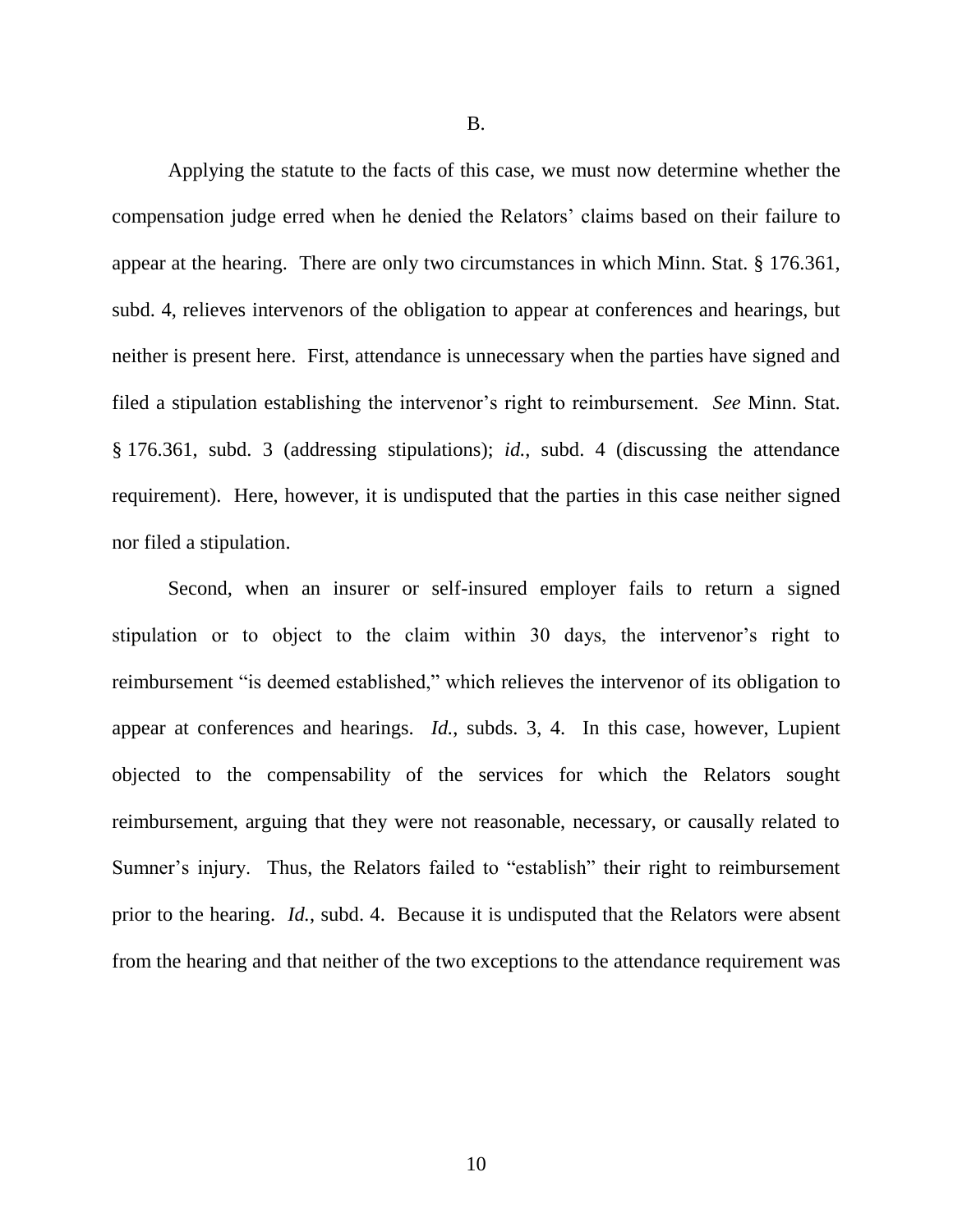met,<sup>3</sup> the compensation judge did not err when he denied the Relators' claims for reimbursement.

## III.

For the foregoing reasons, we affirm the decision of the Workers' Compensation Court of Appeals.

Affirmed.

 $\overline{3}$ <sup>3</sup> Because the Relators were completely absent from the hearing, we express no opinion on whether an intervenor may appear telephonically or by some other medium, or on the validity of the standing order of the Office of Administrative Hearings that allows intervenors to provide a contact person who must be available during settlement conferences. *See* Standing Order Granting Attendance at Settlement Conference Via Telephone, OAH (June 19, 2014).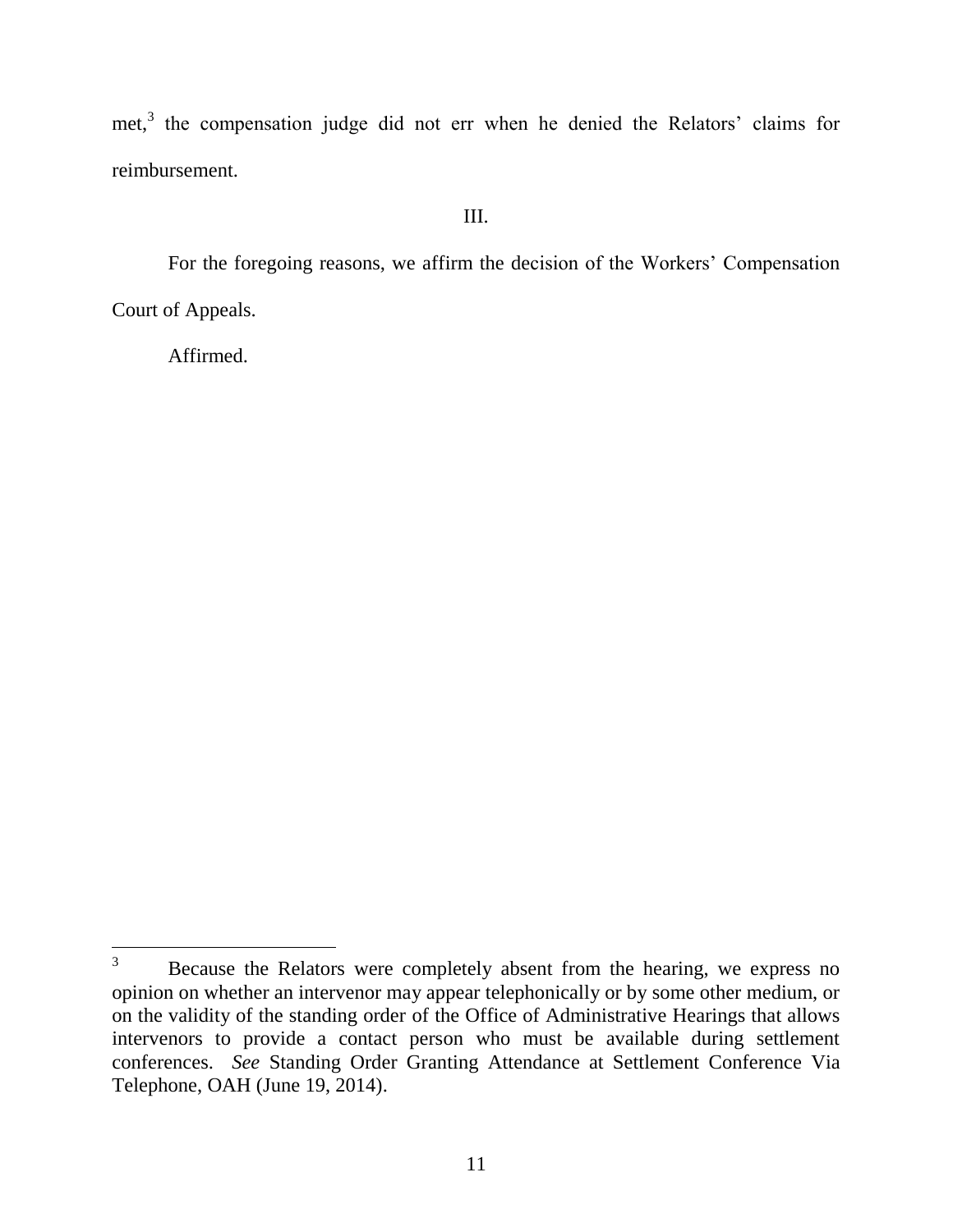#### C O N C U R R E N C E

DIETZEN, Justice (concurring).

I concur in the result reached by the majority, but disagree with its underlying analysis that the word "appear" in Minn. Stat. § 176.361, subd. 4 (2014), is not ambiguous.

Minnesota Statutes § 176.361, subdivision 4, provides:

Unless a stipulation has been signed and filed or the intervenor's right to reimbursement has otherwise been established, the intervenor shall attend all settlement or pretrial conferences, administrative conferences, and the hearing. Failure to appear shall result in the denial of the claim for reimbursement.

In my view, the word "appear" is susceptible to two reasonable interpretations, and therefore is ambiguous. The first reasonable interpretation of "appear" is the intervenor must be present at "all settlement or pretrial conferences, administrative conferences, and the hearing" to satisfy the requirements of the statute, and avoid a default. This interpretation aligns with the literal meaning of the word "appear." *See The American Heritage Dictionary of the English Language* 85 (5th ed. 2011) ("To present oneself formally before a court as defendant, plaintiff, or counsel.").

The second reasonable interpretation of "appear" is that the intervenor must either be present at all conferences and the hearing, or serve or file a pleading in the proceeding. The word "appear" is not defined in the rules governing workers' compensation proceedings. *See* Minn. R. 1415.0300 (2013); Minn. R. 1420.0200 (2013). But the Minnesota Rules of Civil Procedure provide that "[a] party appears when that party serves or files any document in the proceeding." Minn. R. Civ. P. 5.01. This